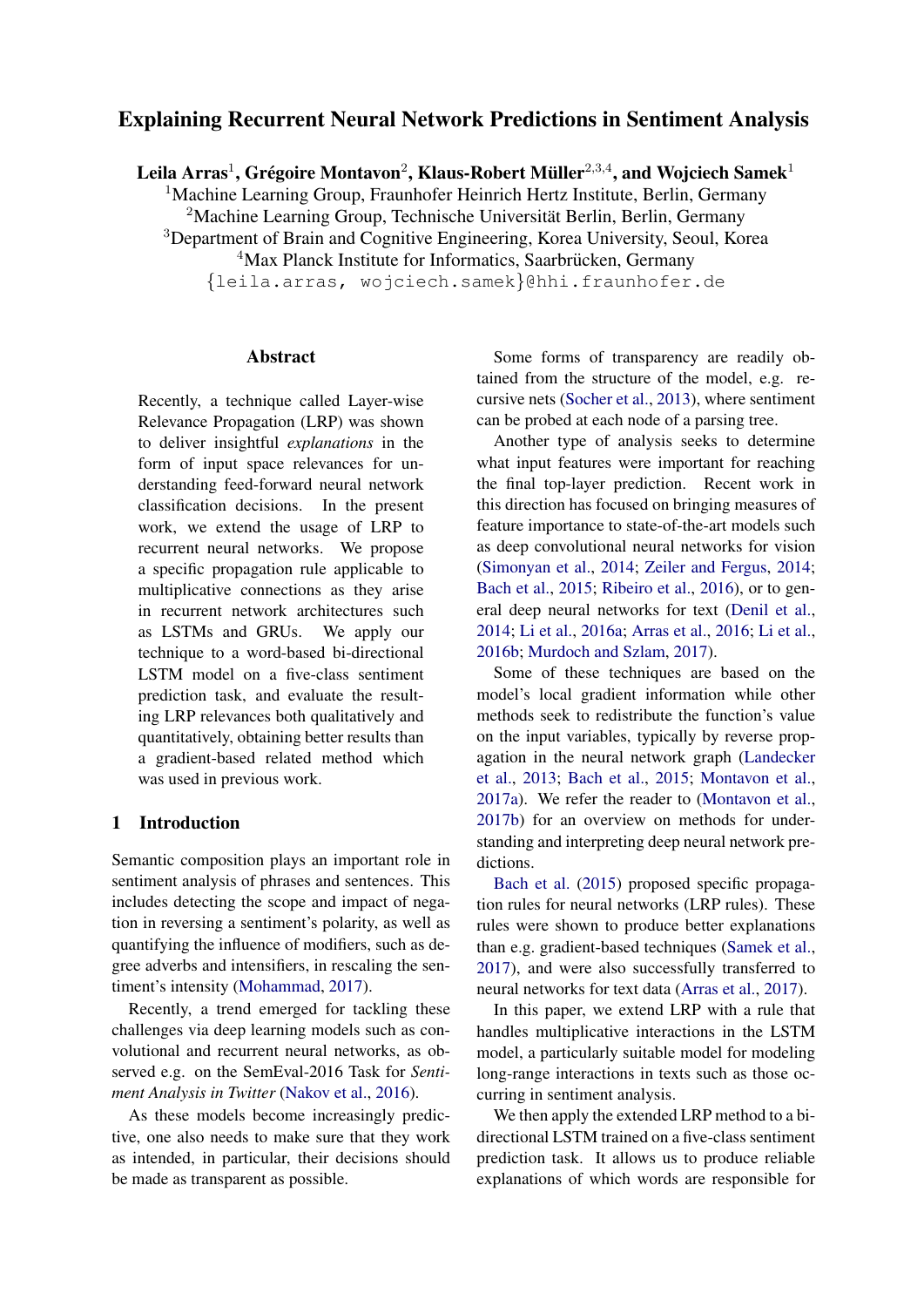attributing sentiment in individual texts, compared to the explanations obtained by using a gradientbased approach.

## 2 Methods

Given a trained neural network that models a scalar-valued prediction function  $f_c$  (also commonly referred to as a prediction score) for each class c of a classification problem, and given an input vector  $x$ , we are interested in computing for each input dimension  $d$  of  $x$  a relevance score  $R_d$ quantifying the relevance of  $x_d$  w.r.t to a considered *target* class of interest c. In others words, we want to analyze which features of  $x$  are important for the classifier's decision *toward* or *against* a class c.

In order to estimate the relevance of a *pool* of input space dimensions or variables (e.g. in NLP, when using distributed word embeddings as input, we would like to compute the relevance of a word, and not just of its single vector dimensions), we simply sum up the relevance scores  $R_d$  of its constituting dimensions d.

In this described framework, there are two alternative methods to obtain the single input variable's relevance in the first place, which we detail in the following subsections.

#### 2.1 Gradient-based Sensitivity Analysis (SA)

The relevances can be obtained by computing squared partial derivatives:

$$
R_d = \left(\frac{\partial f_c}{\partial x_d}(\boldsymbol{x})\right)^2.
$$

For a neural network classifier, these derivatives can be obtained by standard gradient backpropagation [\(Rumelhart et al.,](#page-8-12) [1986\)](#page-8-12), and are made available by most neural network toolboxes. We refer to the above definition of relevance as Sensitivity Analysis (SA) [\(Dimopoulos et al.,](#page-7-5) [1995;](#page-7-5) [Gevrey et al.,](#page-7-6) [2003\)](#page-7-6). A similar technique was previously used in computer vision by [\(Simonyan](#page-8-3) [et al.,](#page-8-3) [2014\)](#page-8-3), and in NLP by [\(Li et al.,](#page-8-6) [2016a\)](#page-8-6).

Note that if we sum up the relevances of all input space dimensions  $d$ , we obtain the quantity  $\|\nabla_x f_c(x)\|_2^2$ , thus SA can be interpreted as a decomposition of the squared gradient norm.

#### 2.2 Layer-wise Relevance Propagation (LRP)

Another technique to compute relevances was proposed in [\(Bach et al.,](#page-7-0) [2015\)](#page-7-0) as the Layer-wise Relevance Propagation (LRP) algorithm. It is based

on a layer-wise relevance conservation principle, and, for a given input  $x$ , it redistributes the quantity  $f_c(x)$ , starting from the output layer of the network and backpropagating this quantity up to the input layer. The LRP relevance propagation procedure can be described layer-by-layer for each type of layer occurring in a deep convolutional neural network (weighted linear connections following non-linear activation, pooling, normalization), and consists in defining rules for attributing relevance to lower-layer neurons given the relevances of upper-layer neurons. Hereby each intermediate layer neuron gets attributed a relevance score, up to the input layer neurons.

In the case of recurrent neural network architectures such as LSTMs [\(Hochreiter and Schmidhu](#page-7-7)[ber,](#page-7-7) [1997\)](#page-7-7) and GRUs [\(Cho et al.,](#page-7-8) [2014\)](#page-7-8), there are two types of neural connections involved: manyto-one weighted linear connections, and two-toone multiplicative interactions. Hence, we restrict our definition of the LRP procedure to these types of connections. Note that, for simplification, we refrain from explicitly introducing a notation for non-linear activation functions; if such an activation is present at a neuron, we always take into account the *activated* lower-layer neuron's value in the subsequent formulas.

In order to compute the input space relevances, we start by setting the relevance of the output layer neuron corresponding to the target class of interest c to the value  $f_c(\mathbf{x})$ , and simply ignore the other output layer neurons (or equivalently set their relevance to zero). Then, we compute layer-by-layer a relevance score for each intermediate lower-layer neuron accordingly to one of the subsequent formulas, depending on the type of connection involved.

Weighted Connections. Let  $z_i$  be an upper-layer neuron, whose value in the forward pass is computed as  $z_j = \sum_i z_i \cdot w_{ij} + b_j$ , where  $z_i$  are the lower-layer neurons, and  $w_{ij}$ ,  $b_j$  are the connection weights and biases.

Given the relevances  $R_i$  of the upper-layer neurons  $z_i$ , the goal is to compute the lower-layer relevances  $R_i$  of the neurons  $z_i$ . (In the particular case of the output layer, we have a single upper-layer neuron  $z_i$ , whose relevance is set to its value, more precisely we set  $R_i = f_c(x)$  to start the LRP procedure.) The relevance redistribution onto lower-layer neurons is performed in two steps. First, by computing relevance messages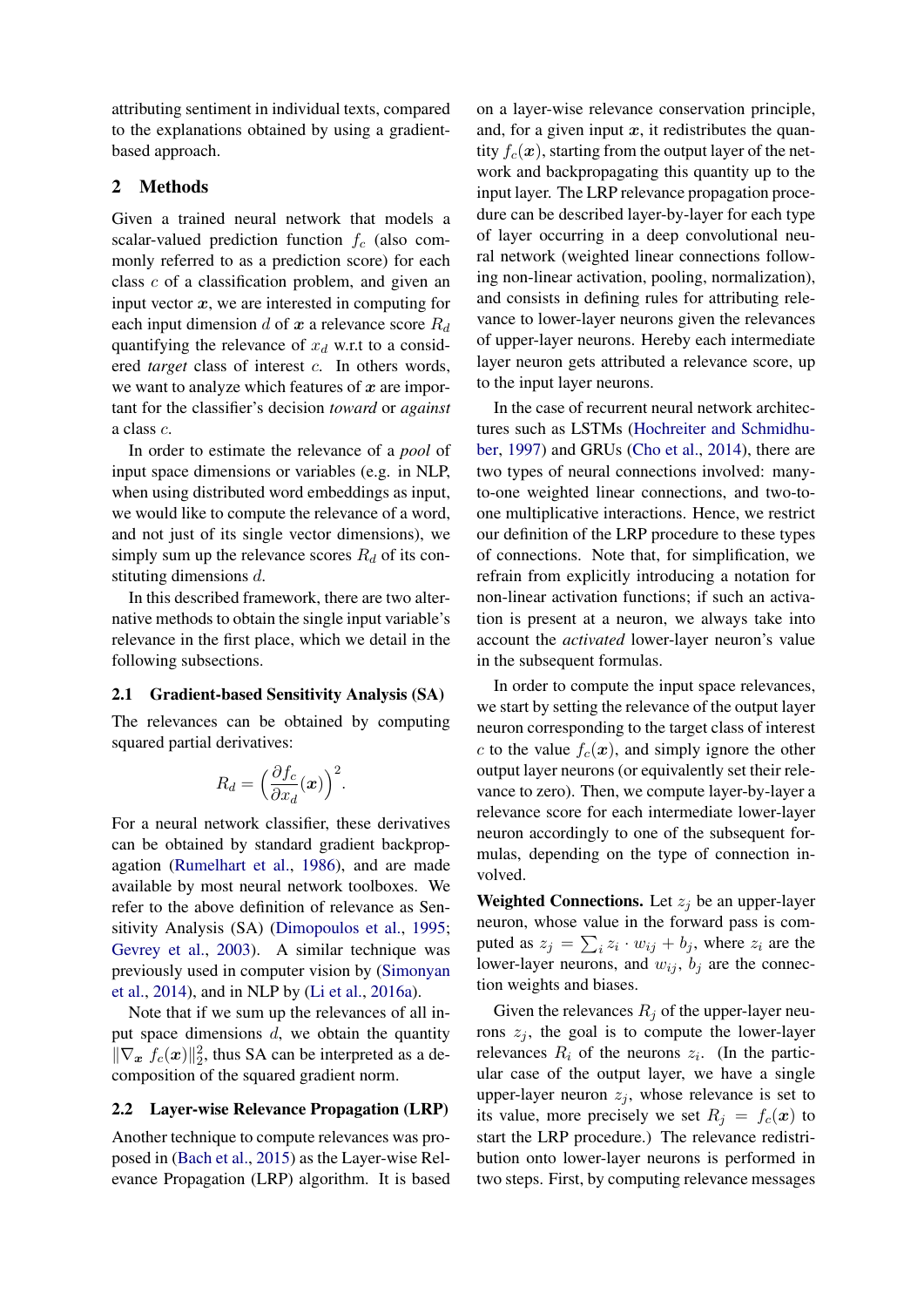$R_{i \leftarrow j}$  going from upper-layer neurons  $z_j$  to lowerlayer neurons  $z_i$ . Then, by summing up incoming messages for each lower-layer neuron  $z_i$  to obtain the relevance  $R_i$ . The messages  $R_{i \leftarrow j}$  are computed as a fraction of the relevance  $R_i$  accordingly to the following rule:

$$
R_{i \leftarrow j} = \frac{z_i \cdot w_{ij} + \frac{\epsilon \cdot sign(z_j) + \delta \cdot b_j}{N}}{z_j + \epsilon \cdot sign(z_j)} \cdot R_j
$$

where  $N$  is the total number of lower-layer neurons to which  $z_i$  is connected,  $\epsilon$  is a small positive number which serves as a stabilizer (we use  $\epsilon = 0.001$  in our experiments), and sign( $z_j$ ) =  $(1_{z_i>0} - 1_{z_i<0})$  is defined as the sign of  $z_j$ . The relevance  $R_i$  is subsequently computed as  $R_i =$  $\sum_j R_{i \leftarrow j}$ . Moreover,  $\delta$  is a multiplicative factor that is either set to 1.0, in which case the total relevance of all neurons in the same layer is conserved, or else it is set to 0.0, which implies that a part of the total relevance is "absorbed" by the biases and that the relevance propagation rule is approximately conservative. Per default we use the last variant with  $\delta = 0.0$  when we refer to LRP, and denote explicitly by  $\text{LRP}_{cons}$  our results when we use  $\delta = 1.0$  in our experiments.

Multiplicative Interactions. Another type of connection is a two-way multiplicative interaction between lower-layer neurons. Let  $z_j$  be an upperlayer neuron, whose value in the forward pass is computed as the multiplication of the two lowerlayer neuron values  $z_q$  and  $z_s$ , i.e.  $z_j = z_q \cdot z_s$ . In such multiplicative interactions, as they occur e.g. in LSTMs and GRUs, there is always one of the two lower-layer neurons that constitutes a *gate*, and whose value ranges between [0, 1] as the output of a sigmoid activation function (or in the particular case of GRUs, can also be equal to one minus a sigmoid activated value), we call it the *gate* neuron  $z_q$ , and refer to the remaining one as the *source* neuron  $z_s$ .

Given such a configuration, and denoting by  $R_i$ the relevance of the upper-layer neuron  $z_i$ , we propose to redistribute the relevance onto lower-layer neurons in the following way: we set  $R<sub>q</sub> = 0$  and  $R_s = R_i$ . The intuition behind this reallocation rule, is that the *gate* neuron decides already in the forward pass how much of the information contained in the *source* neuron should be retained to make the overall classification decision. Thereby the value  $z_g$  controls how much relevance will be attributed to  $z_j$  from upper-layer neurons. Thus,

even if our local propagation rule seems to ignore the respective values of  $z_q$  and  $z_s$  to redistribute the relevance, these are indeed taken into account when computing the value  $R_j$  from the relevances of the *next* upper-layer neurons to which  $z_j$  is connected via weighted connections.

## 3 Recurrent Model and Data

As a recurrent neural network model we employ a one hidden-layer bi-directional LSTM (bi-LSTM), trained on five-class sentiment prediction of phrases and sentences on the Stanford Sentiment Treebank movie reviews dataset [\(Socher](#page-8-2) [et al.,](#page-8-2) [2013\)](#page-8-2), as was used in previous work on neural network interpretability [\(Li et al.,](#page-8-6) [2016a\)](#page-8-6) and made available by the authors<sup>[1](#page-2-0)</sup>. This model takes as input a sequence of words  $x_1, x_2, ..., x_T$ (as well as this sequence in reversed order), where each word is represented by a word embedding of dimension 60, and has a hidden layer size of 60. A thorough model description can be found in the Appendix, and for details on the training we refer to [\(Li et al.,](#page-8-6) [2016a\)](#page-8-6).

In our experiments, we use as input the 2210 tokenized sentences of the Stanford Sentiment Treebank test set [\(Socher et al.,](#page-8-2) [2013\)](#page-8-2), preprocessing them by lowercasing as was done in [\(Li et al.,](#page-8-6) [2016a\)](#page-8-6). On five-class sentiment prediction of full sentences (very negative, negative, neutral, positive, very positive) the model achieves 46.3% accuracy, and for binary classification (positive vs. negative, ignoring neutral sentences) the test accuracy is 82.9%.

Using this trained bi-LSTM, we compare two relevance decomposition methods: sensitivity analysis (SA) and Layer-wise Relevance Propagation (LRP). The former is similar to the "First-Derivative Saliency" used in [\(Li et al.,](#page-8-6) [2016a\)](#page-8-6), besides that in their work the authors do not aggregate the relevance of single input variables to obtain a word-level relevance value (i.e. they only visualize relevance distributed over word embedding dimensions); moreover they employ the absolute value of partial derivatives (instead of squared partial derivatives as we do) to compute the relevance of single input variables.

In order to enable reproducibility and for encouraging further research, we make our imple-

<span id="page-2-0"></span><sup>1</sup>[https://github.com/jiweil/](https://github.com/jiweil/Visualizing-and-Understanding-Neural-Models-in-NLP)

[Visualizing-and-Understanding-Neural-](https://github.com/jiweil/Visualizing-and-Understanding-Neural-Models-in-NLP)[Models-in-NLP](https://github.com/jiweil/Visualizing-and-Understanding-Neural-Models-in-NLP)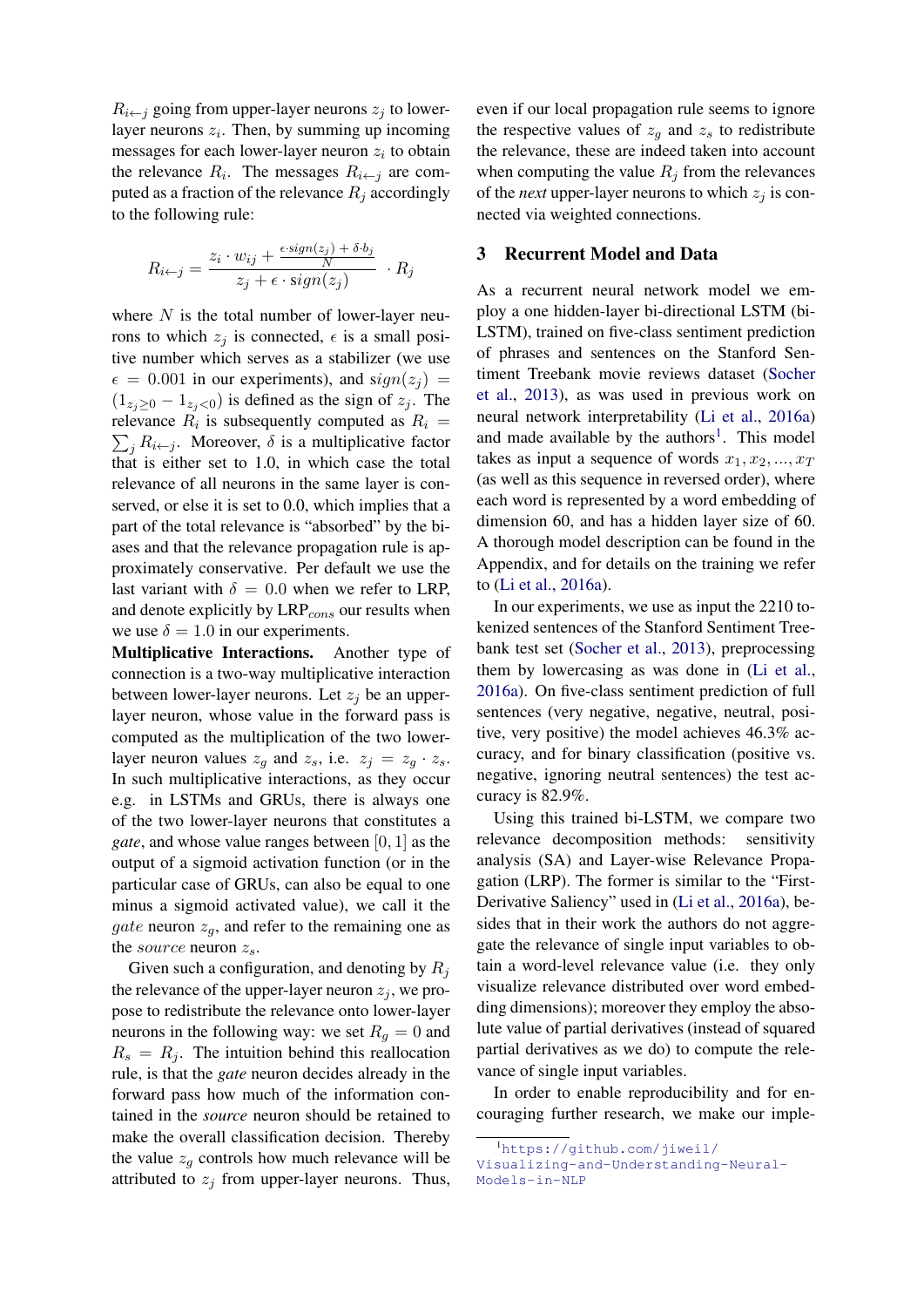mentation of both relevance decomposition meth-ods available<sup>[2](#page-3-0)</sup> (see also [\(Lapuschkin et al.,](#page-7-9) [2016\)](#page-7-9)).

# 4 Results

In this Section, we present qualitative as well as quantitative results we obtained by performing SA and LRP on test set sentences. As an outcome of the relevance decomposition for a chosen *target* class, we first get for each word embedding  $x_t$ in an input sentence, a *vector* of relevance values. In order to obtain a *scalar* word-level relevance, we remind that we simply sum up the relevances contained in that vector. Also note that, per definition, the SA relevances are positive while LRP relevances are signed.

## 4.1 Decomposing Sentiment onto Words

In order to illustrate the differences between SA and LRP, we provide in Fig. [1](#page-4-0) and [2](#page-4-1) heatmaps of exemplary test set sentences. These heatmaps were obtained by mapping positive word-level relevance values to red, and negative relevances to blue. The exemplary sentences belong either to the class "very negative" or to the class "very positive", and the target class for relevance decomposition is always the *true* class. On the left of the Figures, we indicate the *true* sentence class, as well as the bi-LSTM's *predicted* class, whereby the upper examples are correctly classified while the bottom examples are falsely classified.

From the inspection of the heatmaps, we notice that SA does not clearly distinguish between words speaking *for* or *against* the target class. Indeed it sometimes attributes a comparatively high relevance to words expressing a positive appreciation like *thrilling* (example 5), *master* (example 6) or *must-see* (example 11), while the target class is "very negative"; or to the word *difficult* (example 19) expressing a negative judgment, while the target class is "very positive". On the contrary, LRP can discern more reliably between words addressing a negative sentiment, such as *waste* (1), *horrible* (3), *disaster* (6), *repetitive* (9) (highlighted in red), or *difficult* (19) (highlighted in blue), from words indicating a positive opinion, like *funny* (2), *suspenseful* (2), *romantic* (5), *thrilling* (5) (highlighted in blue), or *worthy* (19), *entertaining* (20) (highlighted in red).

Furthermore, LRP explains well the two sentences that are mistakenly classified as "very positive" and "positive" (examples 11 and 17), by accentuating the negative relevance (blue colored) of terms speaking *against* the target class, i.e. the class "very negative", such as *must-see list*, *remember* and *future*, whereas such understanding is not provided by the SA heatmaps. The same holds for the misclassified "very positive" sentence (example 21), where the word *fails* gets attributed a deep negatively signed relevance (blue colored). A similar limitation of gradient-based relevance visualization for explaining predictions of recurrent models was also observed in previous work [\(Li et al.,](#page-8-6) [2016a\)](#page-8-6).

Moreover, an interesting property we observe with LRP, is that the sentiment of negation is modulated by the sentiment of the subsequent words in the sentence. Hence, e.g. in the heatmaps for the target class "very negative", when negators like *n't* or *not* are followed by words indicating a negative sentiment like *waste* (1) or *horrible* (3), they are marked by a negatively signed relevance (blue colored), while when the subsequent words express a positive impression like *worth* (12), *surprises* (14), *funny* (16) or *good* (18), they get a positively signed relevance (red colored).

Thereby, the heatmap visualizations provide some insights on how the sentiment of single words is composed by the bi-LSTM model, and indicate that the sentiment attributed to words is not static, but depends on their context in the sentence. Nevertheless, we would like to point out that the explanations delivered by relevance decomposition highly depend on the quality of the underlying classifier, and can only be "as good" as the neural network itself, hence a more carefully tuned model might deliver even better explanations.

#### 4.2 Representative Words for a Sentiment

Another qualitative analysis we conduct is datasetwide, and consists in building a list of the most resp. the least relevant words for a class. To this end, we first perform SA and LRP on *all* test set sentences for one specific target class, as an example we take the class "very positive". Secondly, we order all words appearing in the test sentences in decreasing resp. in increasing order of their relevance value, and retrieve in Table [1](#page-5-0) the ten most and least relevant words we obtain. From the SA

<span id="page-3-0"></span><sup>2</sup>[https://github.com/ArrasL/LRP\\_for\\_](https://github.com/ArrasL/LRP_for_LSTM) [LSTM](https://github.com/ArrasL/LRP_for_LSTM)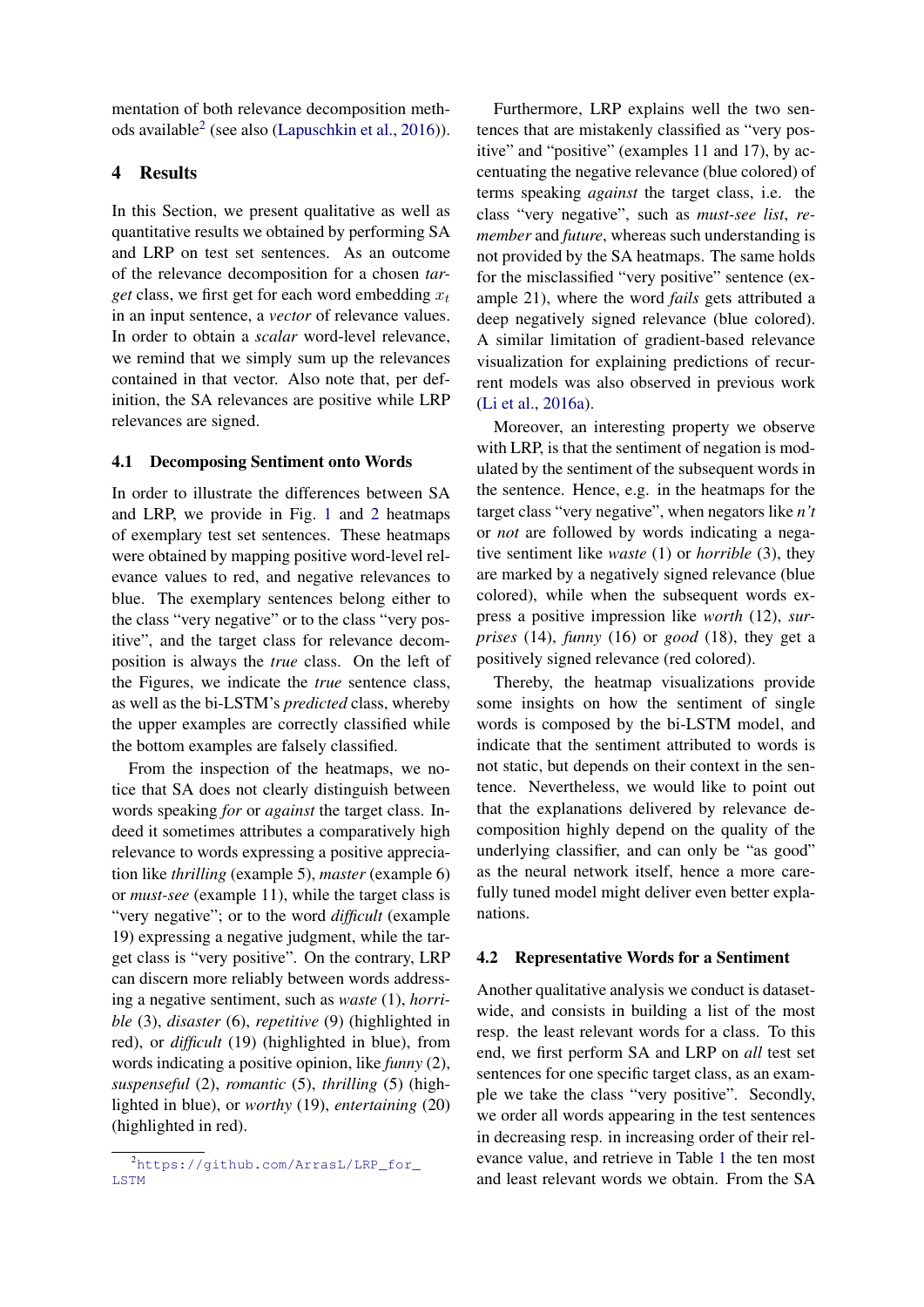|         | $true$   predicted | N°  | Notation: -- very negative, - negative, 0 neutral, + positive, ++ very positive                                                  |  |  |  |
|---------|--------------------|-----|----------------------------------------------------------------------------------------------------------------------------------|--|--|--|
|         | $ -$               | 1.  | do n't waste your money.                                                                                                         |  |  |  |
|         |                    | 2.  | neither funny nor suspenseful nor particularly well-drawn.                                                                       |  |  |  |
|         |                    | 3.  | it 's not horrible, just horribly mediocre.                                                                                      |  |  |  |
|         |                    | 4.  | too slow, too boring, and occasionally annoying.                                                                                 |  |  |  |
|         |                    | 5.  | it 's neither as romantic nor as thrilling as it should be.                                                                      |  |  |  |
|         |                    | 6.  | the master of disaster - it 's a piece of dreck disquised as comedy.                                                             |  |  |  |
|         |                    | 7.  | so stupid, so ill-conceived, so badly drawn, it created whole new levels of ugly.                                                |  |  |  |
|         |                    | 8.  | a film so tedious that it is impossible to care whether that boast is true or not.                                               |  |  |  |
|         |                    | 9.  | choppy editing and too many repetitive scenes spoil what could have been an important<br>documentary about stand-up comedy.      |  |  |  |
|         |                    | 10. | this idea has lost its originality  and neither star appears very excited at<br>rehashing what was basically a one-joke picture. |  |  |  |
|         | $^{++}$            | 11. | ecks this one off your must-see list.                                                                                            |  |  |  |
|         | ۰                  | 12. | this is n't a `` friday '' worth waiting for .                                                                                   |  |  |  |
|         |                    | 13. | there is not an ounce of honesty in the entire production.                                                                       |  |  |  |
|         |                    | 14. | do n't expect any surprises in this checklist of teamwork cliches                                                                |  |  |  |
|         |                    | 15. | he has not learnt that storytelling is what the movies are about.                                                                |  |  |  |
|         |                    | 16. | but here 's the real damn : it is n't funny, either.                                                                             |  |  |  |
|         | $\ddot{}$          | 17. | these are names to remember, in order to avoid them in the future.                                                               |  |  |  |
|         |                    | 18. | the cartoon that is n't really good enough to be on afternoon ty is now a movie that                                             |  |  |  |
|         |                    |     | is n't really good enough to be in theaters.                                                                                     |  |  |  |
| $^{++}$ | $^{++}$            | 19. | a worthy entry into a very difficult genre.                                                                                      |  |  |  |
|         |                    | 20. | it 's a good film -- not a classic, but odd, entertaining and authentic.                                                         |  |  |  |
|         | - -                | 21. | it never fails to engage us.                                                                                                     |  |  |  |

<span id="page-4-0"></span>Figure 1: SA heatmaps of exemplary test sentences, using as target class the *true* sentence class. All relevances are positive and mapped to red, the color intensity is normalized to the maximum relevance per sentence. The true sentence class, and the classifier's predicted class, are indicated on the left.

| true l  | predicted | N°   | Notation: -- very negative, - negative, 0 neutral, + positive, ++ very positive                                                  |  |  |
|---------|-----------|------|----------------------------------------------------------------------------------------------------------------------------------|--|--|
|         |           | 1.   | do n't waste your money.                                                                                                         |  |  |
|         |           | 2.   | neither funny nor suspenseful nor particularly well-drawn.                                                                       |  |  |
|         |           | 3.   | it 's not horrible, just horribly mediocre.                                                                                      |  |  |
|         |           | 4.   | too slow, too boring, and occasionally annoying.                                                                                 |  |  |
|         |           | 5.   | it 's <i>heither</i> as romantic nor as thrilling as it should be.                                                               |  |  |
|         |           | 6.   | the master of disaster - it 's a piece of dreck disquised as comedy.                                                             |  |  |
|         |           | 7.   | so stupid, so ill-conceived, so badly drawn, it created whole new levels of ugly.                                                |  |  |
|         |           | 8.   | a film so tedious that it is impossible to care whether that boast is true or not.                                               |  |  |
|         |           | 9.   | choppy editing and too many repetitive scenes spoil what could have been an important<br>documentary about stand-up comedy.      |  |  |
|         |           | 10.  | this idea has lost its originality  and neither star appears very excited at<br>rehashing what was basically a one-joke picture. |  |  |
|         | $^{++}$   | 11.  | ecks this one off your must-see list.                                                                                            |  |  |
|         | ۰         | 12.  | this is $n't a$ friday $\cdot$ worth waiting for.                                                                                |  |  |
|         |           | 13.  | there is not an ounce of honesty in the entire production.                                                                       |  |  |
|         |           | 14.1 | do n't expect any surprises in this checklist of teamwork cliches                                                                |  |  |
|         |           | 15.  | he has not learnt that storytelling is what the movies are about.                                                                |  |  |
|         |           | 16.  | but here 's the real damn : it is n't funny, either.                                                                             |  |  |
|         | $+$       | 17.  | these are names to remember, in order to avoid them in the future.                                                               |  |  |
|         |           | 18.  | the cartoon that is n't really good enough to be on afternoon ty is now a movie that                                             |  |  |
|         |           |      | is n't really good enough to be in theaters.                                                                                     |  |  |
| $^{++}$ | $^{++}$   | 19.  | a <mark>worthy</mark> entry into a very difficult genre.                                                                         |  |  |
|         |           | 20.  | it 's a good film -- not a classic, but odd, entertaining and authentic.                                                         |  |  |
|         | - -       | 21.  | it never fails to engage us.                                                                                                     |  |  |

<span id="page-4-1"></span>Figure 2: LRP heatmaps of exemplary test sentences, using as target class the *true* sentence class. Positive relevance is mapped to red, negative to blue, and the color intensity is normalized to the maximum absolute relevance per sentence. The true sentence class, and the classifier's predicted class, are indicated on the left.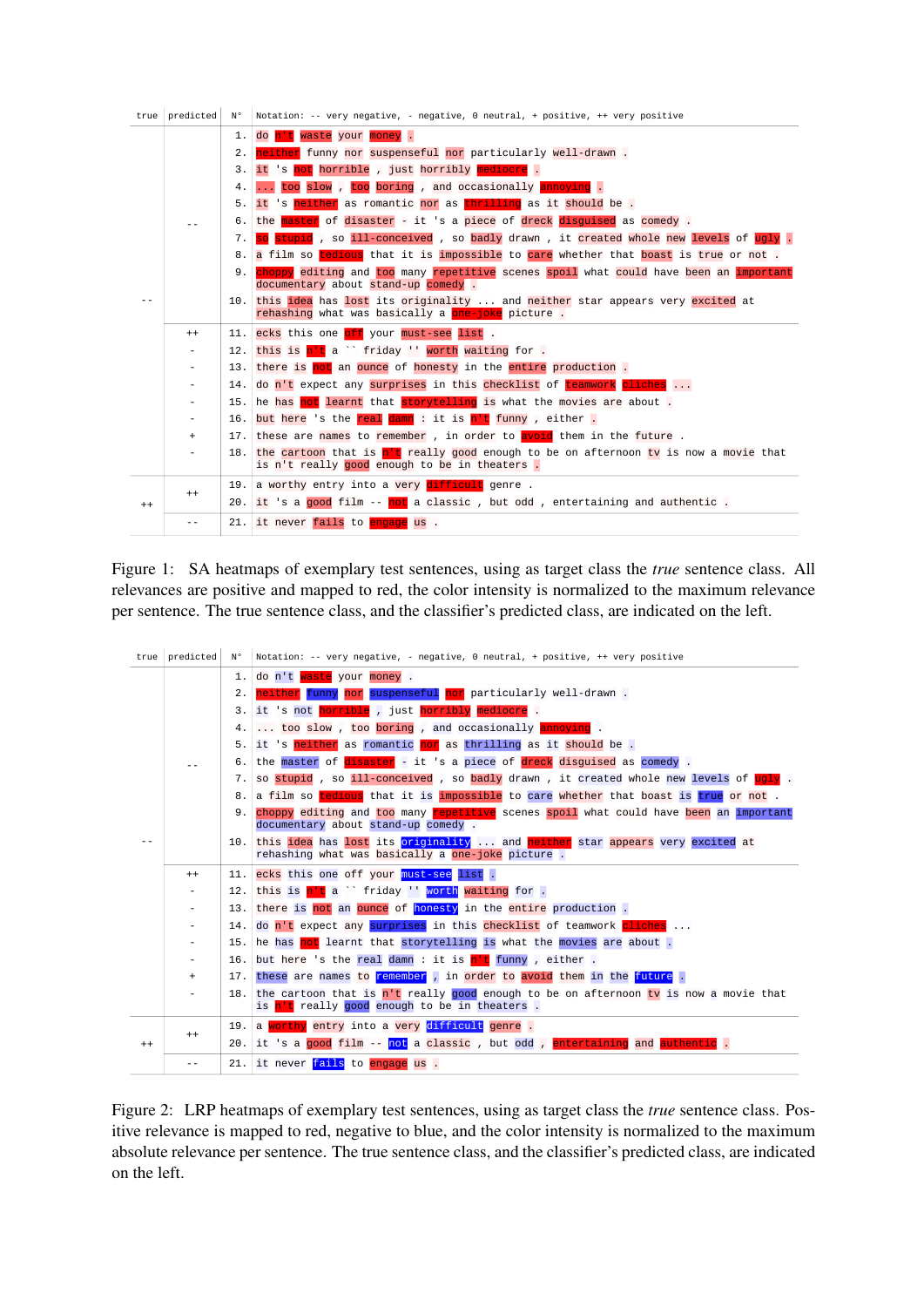| <b>SA</b>     |                | LRP           |                |
|---------------|----------------|---------------|----------------|
| most relevant | least relevant | most relevant | least relevant |
| broken-down   | into           | funnier       | wrong          |
| wall          | what           | charm         | n't            |
| execution     | that           | polished      | forgettable    |
| lackadaisical | a              | gorgeous      | shame          |
| milestone     | do             | excellent     | little         |
| unreality     | of             | screen        | predictable    |
| soldier       | all            | honest        | overblown      |
| mournfully    | ca             | wall          | trying         |
| insight       | 1n             | confidence    | lacking        |
| disorienting  | 's             | perfectly     | nonsense       |

<span id="page-5-0"></span>Table 1: Ten most resp. least relevant words identified by SA and LRP over all 2210 test sentences, using as relevance target class the class "very positive".

word lists, we observe that the highest SA relevances mainly point to words with a strong semantic meaning, but not necessarily expressing a positive sentiment, see e.g. *broken-down*, *lackadaisical* and *mournfully*, while the lowest SA relevances correspond to stop words. On the contrary, the extremal LRP relevances are more reliable: the highest relevances indicate words expressing a positive sentiment, while the lowest relevances are attributed to words defining a negative sentiment, hence both extremal relevances are related in a meaningful way to the target class of interest, i.e. the class "very positive".

#### 4.3 Validation of Word Relevance

In order to quantitatively validate the word-level relevances obtained with SA and LRP, we perform two word deleting experiments. For these experiments we consider only test set sentences with a length greater or equal to 10 words (this amounts to retain 1849 test sentences), and we delete from each sentence up to 5 words accordingly to their SA resp. LRP relevance value (for deleting a word we simply set its word embedding to zero in the input sentence representation), and re-predict via the bi-LSTM the sentiment of the sentence with "missing" words, to track the impact of these deletions on the classifier's decision. The idea behind this experiment is that the relevance decomposition method that most pertinently reveals words that are important to the classifier's decision, will impact the most this decision when deleting words accordingly to their relevance value. Prior to the deletions, we first compute the SA resp. LRP word-level relevances on the original sentences (with no word deleted), using the *true* sentence sentiment as target class for the relevance decomposition. Then, we conduct two types of deletions. On initially correctly classified sentences we delete words in decreasing order of their relevance value, and on initially falsely classified sentences we delete words in increasing order of their relevance. We additionally perform a random word deletion as an uninformative variant for comparison. Our results in terms of tracking the classification accuracy over the number of word deletions per sentence are reported in Fig. [3.](#page-6-0) These results show that, in both considered cases, deleting words in decreasing or increasing order of their LRP relevance has the most pertinent effect, suggesting that this relevance decomposition method is the most appropriate for detecting words speaking *for* or *against* a classifier's decision. While the LRP variant with relevance conservation  $\text{LRP}_{cons}$ performs almost as good as standard LRP, the latter yields slightly superior results and thus should be preferred. Finally, when deleting words in increasing order of their relevance value starting with initially falsely classified sentences (Fig. [3](#page-6-0) right), we observe that SA performs even worse than random deletion. This indicates that the lowest SA relevances point essentially to words that have no influence on the classifier's decision at all, rather that signalizing words that are "inhibiting" it's decision and speaking *against* the true class, as LRP is indeed able to identify. Similar conclusions were drawn when comparing SA and LRP on a convolutional network for document classification [\(Arras et al.,](#page-7-2) [2016\)](#page-7-2).

## 4.4 Relevance Distribution over Sentence Length

To get an idea of which words over the sentence length get attributed the most relevance, we compute a word relevance statistic by performing SA and LRP on all test sentences having a length greater or equal to 19 words (this amounts to 50.0% of the test set). Then, we divide each sentence length into 10 equal intervals, and sum up the word relevances in each interval (when a word is not entirely in an interval, the relevance portion falling into that interval is considered). For LRP, we use the absolute value of the word-level relevance values (to avoid that negative relevances cancel out positive relevances). Finally, to get a distribution, we normalize the results to sum up to one. We compute this statistic by considering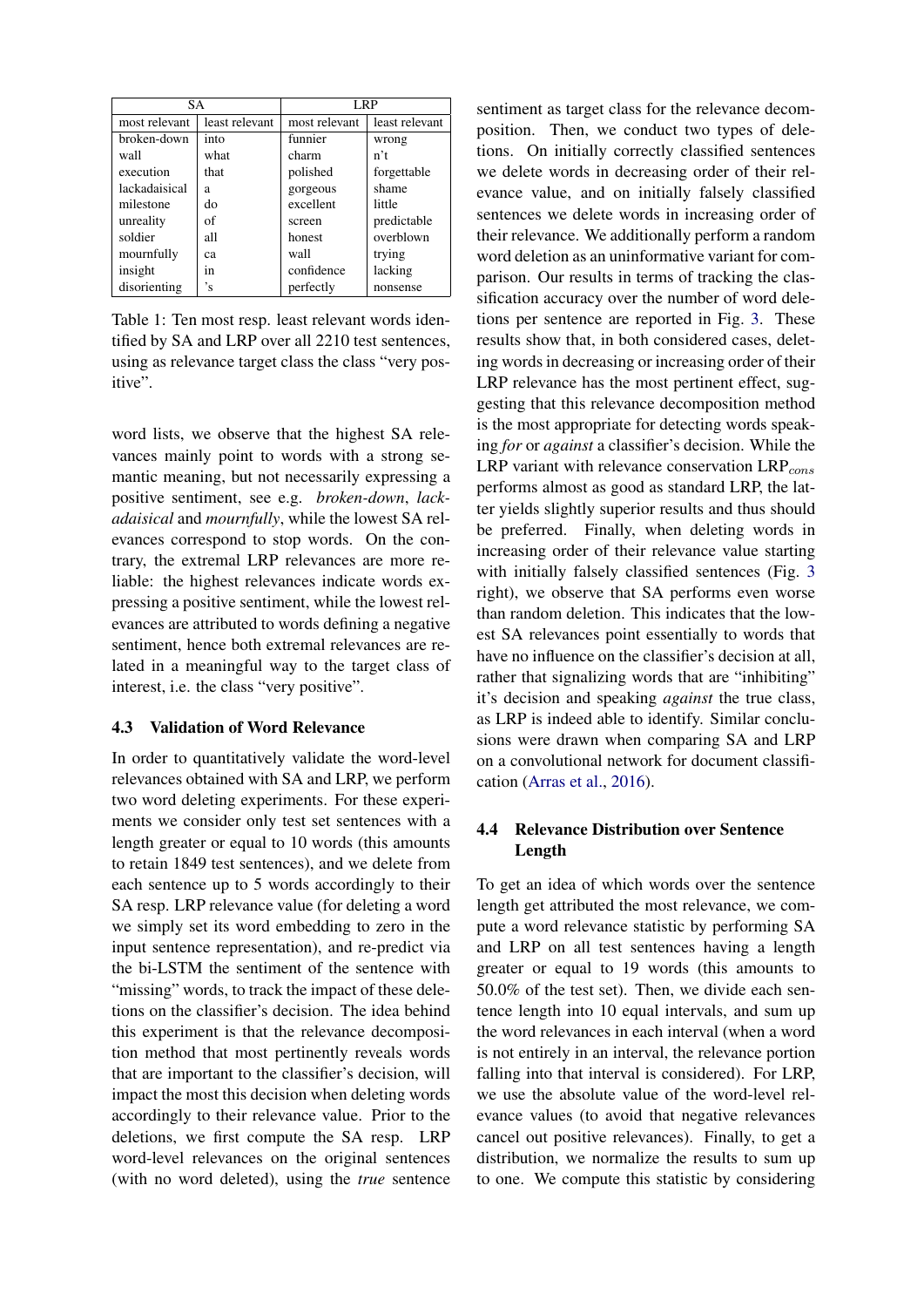

<span id="page-6-1"></span>Figure 4: Word relevance distribution over the sentence length (divided into 10 intervals), per relevance target class (indicated on the top), obtained by performing SA and LRP on all test sentences having a length greater or equal to 19 words (1104 sentences). For LRP, the absolute value of the word-level relevances is used to compute these statistics. The first row corresponds to the total relevance, the second resp. third row only contain the relevance from the bi-LSTM's left and right encoder.



<span id="page-6-0"></span>Figure 3: Impact of word deleting on initially correctly (left) and falsely (right) classified test sentences, using either SA or LRP as relevance decomposition method ( $LRP_{cons}$  is a variant of  $LRP$ with relevance conservation). The relevance target class is the true sentence class, and words are deleted in decreasing (left) and increasing (right) order of their relevance. Random deletion is averaged over 10 runs (std  $< 0.016$ ). A steep decline (left) and incline (right) indicate informative word relevance.

either the total word relevance obtained via the bi-LSTM model, or by considering only the part of the relevance that comes from one of the two unidirectional model constituents, i.e. the relevance contributed by the LSTM which takes as input the sentence words in their original order (we call it left encoder), or the one contributed by the LSTM which takes as input the sentence words in reversed order (we call it right encoder). The resulting distributions, for different relevance target classes, are reported in Fig. [4.](#page-6-1) Interestingly, the relevance distributions are not symmetric w.r.t. to the sentence middle, and the major part of the relevance is attributed to the second half of the sentences, except for the target class "neutral", where the most relevance is attributed to the last computational time steps of the left or the right encoder, resulting in an almost symmetric distribution of the total relevance for that class. This can maybe be explained by the fact that, at least for longer movie reviews, strong judgments on the movie's quality tend to appear at the end of the sentences, while the beginning of the sentences serves as an introduction to the review's topic, describing e.g. the movie's subject or genre. Another particularity of the relevance distribution we notice, is that the relevances of the left encoder tend to be more smooth than those of the right encoder,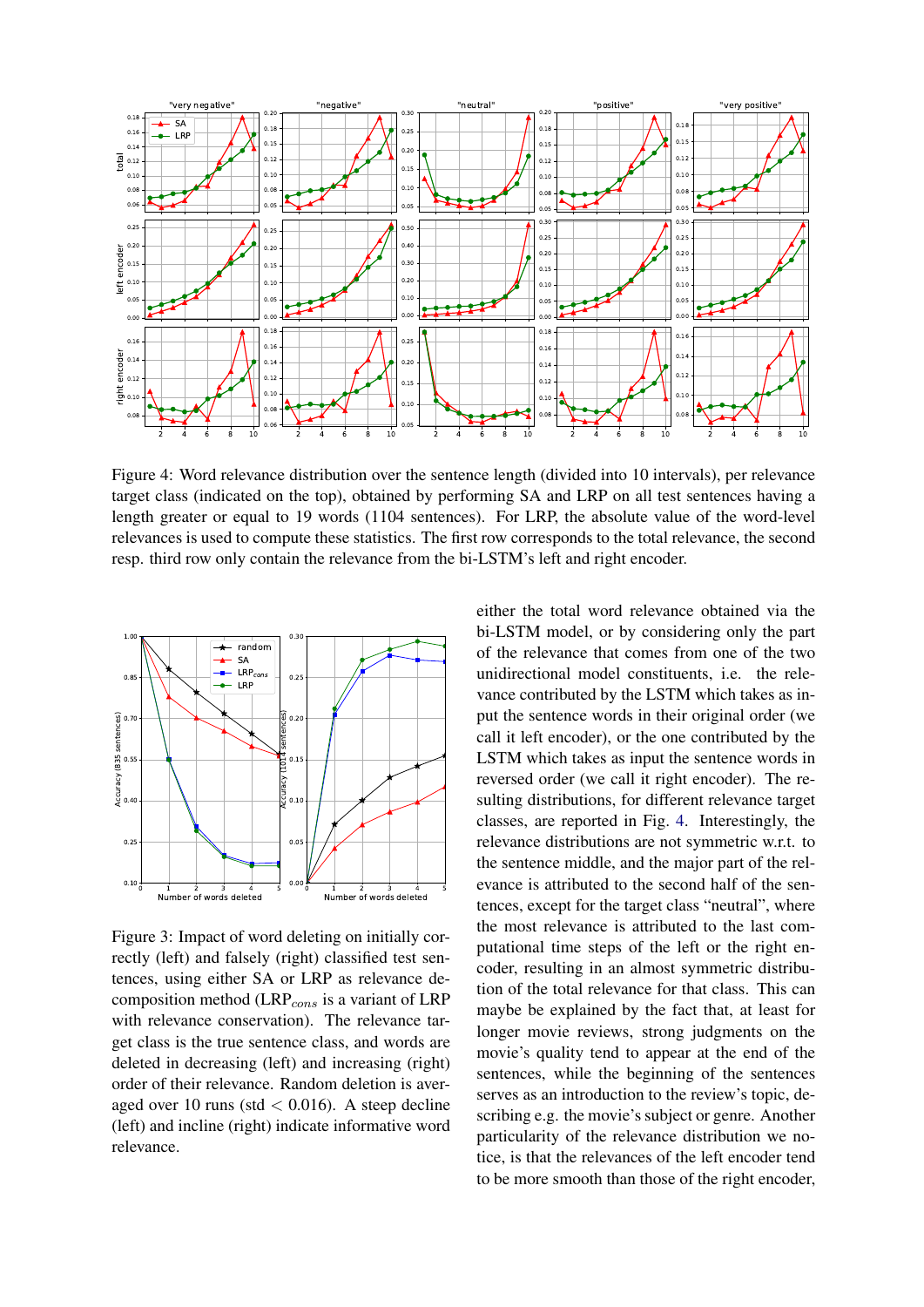which is a surprising result, as one might expect that both unidirectional model constituents behave similarly, and that there is no mechanism in the model to make a distinction between the text read in original and in reversed order.

# 5 Conclusion

In this work we have introduced a simple yet effective strategy for extending the LRP procedure to recurrent architectures, such as LSTMs, by proposing a rule to backpropagate the relevance through multiplicative interactions. We applied the extended LRP version to a bi-directional LSTM model for the sentiment prediction of sentences, demonstrating that the resulting word relevances trustworthy reveal words supporting the classifier's decision *for* or *against* a specific class, and perform better than those obtained by a gradient-based decomposition.

Our technique helps understanding and verifying the correct behavior of recurrent classifiers, and can detect important patterns in text datasets. Compared to other non-gradient based explanation methods, which rely e.g. on random sampling or on iterative representation occlusion, our technique is deterministic, and can be computed in one pass through the network. Moreover, our method is self-contained, in that it does not require to train an external classifier to deliver the explanations, these are obtained directly via the original classifier.

Future work would include applying the proposed technique to other recurrent architectures such as character-level models or GRUs, as well as to extractive summarization. Besides, our method is not restricted to the NLP domain, and might also be useful to other applications relying on recurrent architectures.

## Acknowledgments

We thank Rico Raber for many insightful discussions. This work was partly supported by BMBF, DFG and also Institute for Information & Communications Technology Promotion (IITP) grant funded by the Korea government (No. 2017-0- 00451 for KRM).

## References

<span id="page-7-2"></span>Leila Arras, Franziska Horn, Grégoire Montavon, Klaus-Robert Müller, and Wojciech Samek. 2016. Explaining Predictions of Non-Linear Classifiers in NLP. In *Proceedings of the ACL 2016 Workshop on Representation Learning for NLP*. Association for Computational Linguistics, pages 1–7.

- <span id="page-7-4"></span>Leila Arras, Franziska Horn, Grégoire Montavon, Klaus-Robert Müller, and Wojciech Samek. 2017. "What is Relevant in a Text Document?": An Interpretable Machine Learning Approach. *PLOS ONE* 12(8):e0181142.
- <span id="page-7-0"></span>Sebastian Bach, Alexander Binder, Grégoire Montavon, Frederick Klauschen, Klaus-Robert Müller, and Wojciech Samek. 2015. On Pixel-Wise Explanations for Non-Linear Classifier Decisions by Layer-Wise Relevance Propagation. *PLOS ONE* 10(7):e0130140.
- <span id="page-7-8"></span>Kyunghyun Cho, Bart van Merrienboer, Caglar Gulcehre, Dzmitry Bahdanau, Fethi Bougares, Holger Schwenk, and Yoshua Bengio. 2014. Learning Phrase Representations using RNN Encoder-Decoder for Statistical Machine Translation. In *Proceedings of the 2014 Conference on Empirical Methods in Natural Language Processing (EMNLP)*. Association for Computational Linguistics, pages 1724–1734.
- <span id="page-7-1"></span>Misha Denil, Alban Demiraj, and Nando de Freitas. 2014. Extraction of Salient Sentences from Labelled Documents. *arXiv* 1412.6815.
- <span id="page-7-5"></span>Yannis Dimopoulos, Paul Bourret, and Sovan Lek. 1995. Use of some sensitivity criteria for choosing networks with good generalization ability. *Neural Processing Letters* 2(6):1–4.
- <span id="page-7-10"></span>Felix A. Gers, Jürgen Schmidhuber, and Fred Cummins. 2000. Learning to Forget: Continual Prediction with LSTM. *Neural Computation* 12(10):2451– 2471.
- <span id="page-7-6"></span>Muriel Gevrey, Ioannis Dimopoulos, and Sovan Lek. 2003. Review and comparison of methods to study the contribution of variables in artificial neural network models. *Ecological Modelling* 160(3):249– 264.
- <span id="page-7-7"></span>Sepp Hochreiter and Jürgen Schmidhuber. 1997. Long Short-Term Memory. *Neural Computation* 9(8):1735–1780.
- <span id="page-7-3"></span>Will Landecker, Michael D. Thomure, Luís M. A. Bettencourt, Melanie Mitchell, Garrett T. Kenyon, and Steven P. Brumby. 2013. Interpreting Individual Classifications of Hierarchical Networks. In *IEEE Symposium on Computational Intelligence and Data Mining (CIDM)*. pages 32–38.
- <span id="page-7-9"></span>Sebastian Lapuschkin, Alexander Binder, Grégoire Montavon, Klaus-Robert Müller, and Wojciech Samek. 2016. The Layer-wise Relevance Propagation Toolbox for Artificial Neural Networks. *Journal of Machine Learning Research* 17(114):1–5.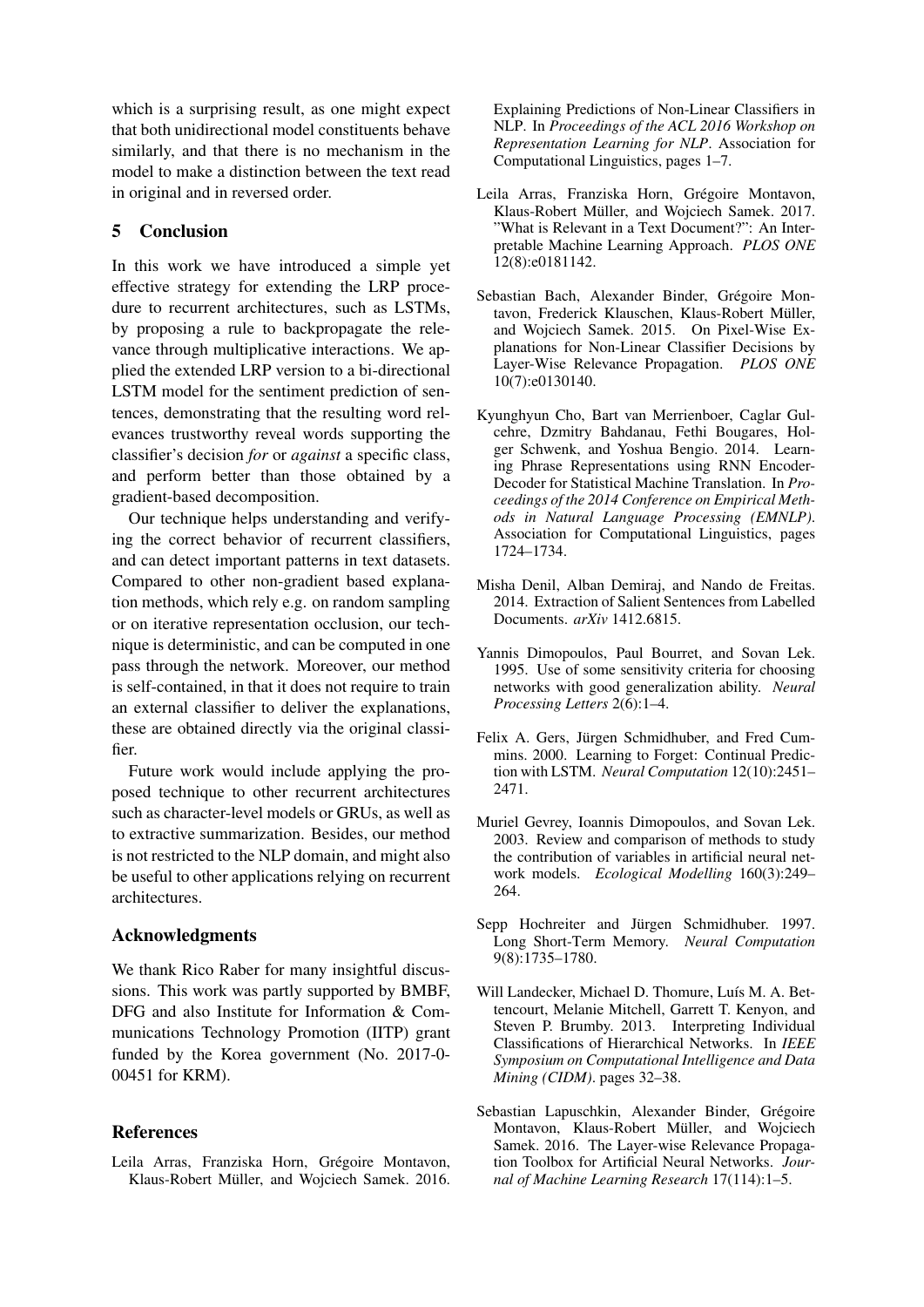- <span id="page-8-6"></span>Jiwei Li, Xinlei Chen, Eduard Hovy, and Dan Jurafsky. 2016a. Visualizing and Understanding Neural Models in NLP. In *Proceedings of the 2016 Conference of the North American Chapter of the Association for Computational Linguistics: Human Language Technologies (NAACL-HLT)*. pages 681–691.
- <span id="page-8-7"></span>Jiwei Li, Will Monroe, and Dan Jurafsky. 2016b. Understanding Neural Networks through Representation Erasure. *arXiv* 1612.08220.
- <span id="page-8-0"></span>Saif M. Mohammad. 2017. Challenges in Sentiment Analysis. In Erik Cambria, Dipankar Das, Sivaji Bandyopadhyay, and Antonio Feraco, editors, *A Practical Guide to Sentiment Analysis*. Springer International Publishing, pages 61–83.
- <span id="page-8-9"></span>Grégoire Montavon, Sebastian Lapuschkin, Alexander Binder, Wojciech Samek, and Klaus-Robert Müller. 2017a. Explaining nonlinear classification decisions with deep Taylor decomposition. *Pattern Recognition* 65:211–222.
- <span id="page-8-10"></span>Grégoire Montavon, Wojciech Samek, and Klaus-Robert Müller. 2017b. Methods for Interpreting and Understanding Deep Neural Networks. *arXiv* 1706.07979.
- <span id="page-8-8"></span>James Murdoch and Arthur Szlam. 2017. Automatic Rule Extraction from Long Short Term Memory Networks. In *International Conference on Learning Representations Conference Track (ICLR)*.
- <span id="page-8-1"></span>Preslav Nakov, Alan Ritter, Sara Rosenthal, Fabrizio Sebastiani, and Veselin Stoyanov. 2016. SemEval-2016 Task 4: Sentiment Analysis in Twitter. In *Proceedings of the 10th International Workshop on Semantic Evaluation (SemEval-2016)*. Association for Computational Linguistics, pages 1–18.
- <span id="page-8-5"></span>Marco Tulio Ribeiro, Sameer Singh, and Carlos Guestrin. 2016. "Why Should I Trust You?": Explaining the Predictions of Any Classifier. In *Proceedings of the 22nd ACM SIGKDD International Conference on Knowledge Discovery and Data Mining*. pages 1135–1144.
- <span id="page-8-12"></span>David E. Rumelhart, Geoffrey E. Hinton, and Ronald J. Williams. 1986. Learning representations by backpropagating errors. *Nature* 323:533–536.
- <span id="page-8-11"></span>Wojciech Samek, Alexander Binder, Grégoire Montavon, Sebastian Lapuschkin, and Klaus-Robert Müller. 2017. Evaluating the visualization of what a Deep Neural Network has learned. *IEEE Transactions on Neural Networks and Learning Systems* PP(99):1–14.
- <span id="page-8-13"></span>Mike Schuster and Kuldip K. Paliwal. 1997. Bidirectional Recurrent Neural Networks. *IEEE Transactions on Signal Processing* 45(11):2673–2681.
- <span id="page-8-3"></span>Karen Simonyan, Andrea Vedaldi, and Andrew Zisserman. 2014. Deep Inside Convolutional Networks: Visualising Image Classification Models and Saliency Maps. In *International Conference on Learning Representations Workshop Track (ICLR)*.
- <span id="page-8-2"></span>Richard Socher, Alex Perelygin, Jean Y. Wu, Jason Chuang, Christopher D. Manning, Andrew Y. Ng, and Christopher Potts. 2013. Recursive Deep Models for Semantic Compositionality Over a Sentiment Treebank. In *Proceedings of the 2013 Conference on Empirical Methods in Natural Language Processing (EMNLP)*. Association for Computational Linguistics, pages 1631–1642.
- <span id="page-8-4"></span>Matthew D. Zeiler and Rob Fergus. 2014. Visualizing and Understanding Convolutional Networks. In *Computer Vision ECCV 2014: 13th European Conference*. pages 818–833.

#### Appendix

Long-Short Term Memory Network (LSTM) We define in the following the LSTM recurrence equations [\(Hochreiter and Schmidhuber,](#page-7-7) [1997;](#page-7-7) [Gers et al.,](#page-7-10) [2000\)](#page-7-10) of the model we used in our experiments:

$$
i_t = \text{sign}\left(W_i h_{t-1} + U_i x_t + b_i\right)
$$
  
\n
$$
f_t = \text{sign}\left(W_f h_{t-1} + U_f x_t + b_f\right)
$$
  
\n
$$
o_t = \text{sign}\left(W_o h_{t-1} + U_o x_t + b_o\right)
$$
  
\n
$$
g_t = \text{tanh}\left(W_g h_{t-1} + U_g x_t + b_g\right)
$$
  
\n
$$
c_t = f_t \odot c_{t-1} + i_t \odot g_t
$$
  
\n
$$
h_t = o_t \odot \text{tanh}(c_t)
$$

Here above the activation functions sigm and tanh are applied element-wise, and  $\odot$  is an element-wise multiplication.

As an input, the LSTM gets fed with a sequence of vectors  $x = (x_1, x_2, ..., x_T)$  representing the word embeddings of the input sentence's words. The matrices  $W$ 's,  $U$ 's, and vectors  $b$ 's are connection weights and biases, and the initial states  $h_0$  and  $c_0$  are set to zero.

The last hidden state  $h_T$  is eventually attached to a fully-connected linear layer yielding a prediction score vector  $f(x)$ , with one entry  $f_c(x)$  per class, which is used for sentiment prediction.

Bi-directional LSTM The bi-directional LSTM [\(Schuster and Paliwal,](#page-8-13) [1997\)](#page-8-13) we use in the present work, is a concatenation of two separate LSTM models as described above, each of them taking a different sequence of word embeddings as input.

One LSTM takes as input the words in their original order, as they appear in the input sentence. The second LSTM takes as input the same words but in *reversed* order.

Each of these LSTMs yields a final hidden state vector, say  $h_T^{\rightarrow}$  and  $h_T^{\leftarrow}$ . The concatenation of